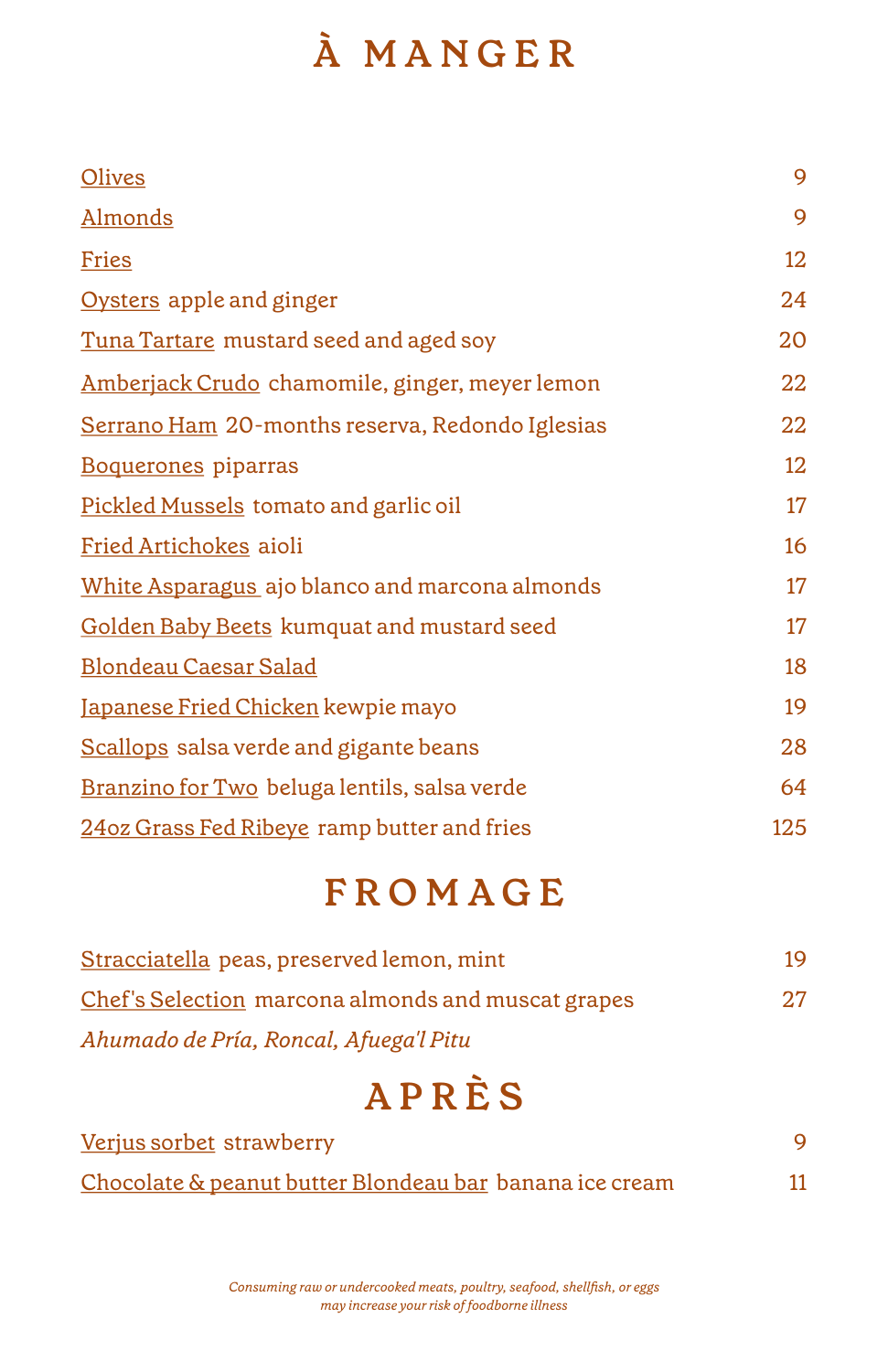# **LES COCKTAILS** (17)

**SKYLINE** Vodka,Plum Liqueur, Yuzu, Sparkling Wine

**MARTINI BLOND** Local Gin and Cucumber Botanical Vodka, Blond Vermouth, Lemon Oil, Castelvetrano Olive and House-pickled Onion

**METRO NORTH** Upstate Apple Gin, Apricot Brandy, Ginger, Lemon, Fizz

**SUMMER IN CORFU**  Mexican Rum, Fino Sherry, Aloe, Mint

**EAST RIVER FERRY** Tequila, Cucumber, Celery, Melon Liqueur, Jalapeno

**INLET PARK** Mezcal, Montenegro Amaro, Dry Vermouth, Cucumber

**MUTUAL FRIEND** Bourbon, Thyme, Seasonal Berry Shrub

**ROOM WITH A VIEW** Rye, Cognac, Vermouth, Benedictine, Cherry

# (17) **FROZEN DRINKS**

**RUNWAY NO. FOUR** Belvedere Vodka, Lillet, Basil, Celery, Lemon

**FROSÉ** Rosé, Aperol, Grapefruit

 $\mathbf{L}^{\mathsf{T}}$  **APÉRO** (LOWER PROOF)

**BAMBOO** Valdespino Amontillado and Fino Sherry, Vermouth Rojo, Orange Oil

**SPRITZ À LE CROCODILE** Aperol, Italian Bitters, Orange, Dry Vermouth, Prosecco

> **ZERO PROOF**  (12)

**VITESSE SPRITZ** Verjus Blanc, Ginger, Soda, Sparkling Elderflower 'Wine'

**MICHELADA SIN** Upside Dawn Golden Ale **( NON-ALCOHOLIC )** Beer, Hot Sauce, Pineapple, Salt

## **BEER & MORE**

| Kronenbourg 1664 Lager Alsace                                          |  | <i>draft</i> 5.0% 10        |  |
|------------------------------------------------------------------------|--|-----------------------------|--|
| Talea "Sun Up" Hazy IPA<br>Williamsburg                                |  | $draft$ 6.5% 12             |  |
| Aval Rosé Cider Breton                                                 |  | 12oz 6.0% 10                |  |
| Collective Arts Guava Gose<br>Hamilton, Ontario                        |  | $12oz \quad 4.9\% \quad 12$ |  |
| Athletic Brewing Upside Dawn Golden Ale<br>(NON-ALCOHOLIC) Connecticut |  | $12oz \quad 0.4\% \quad 7$  |  |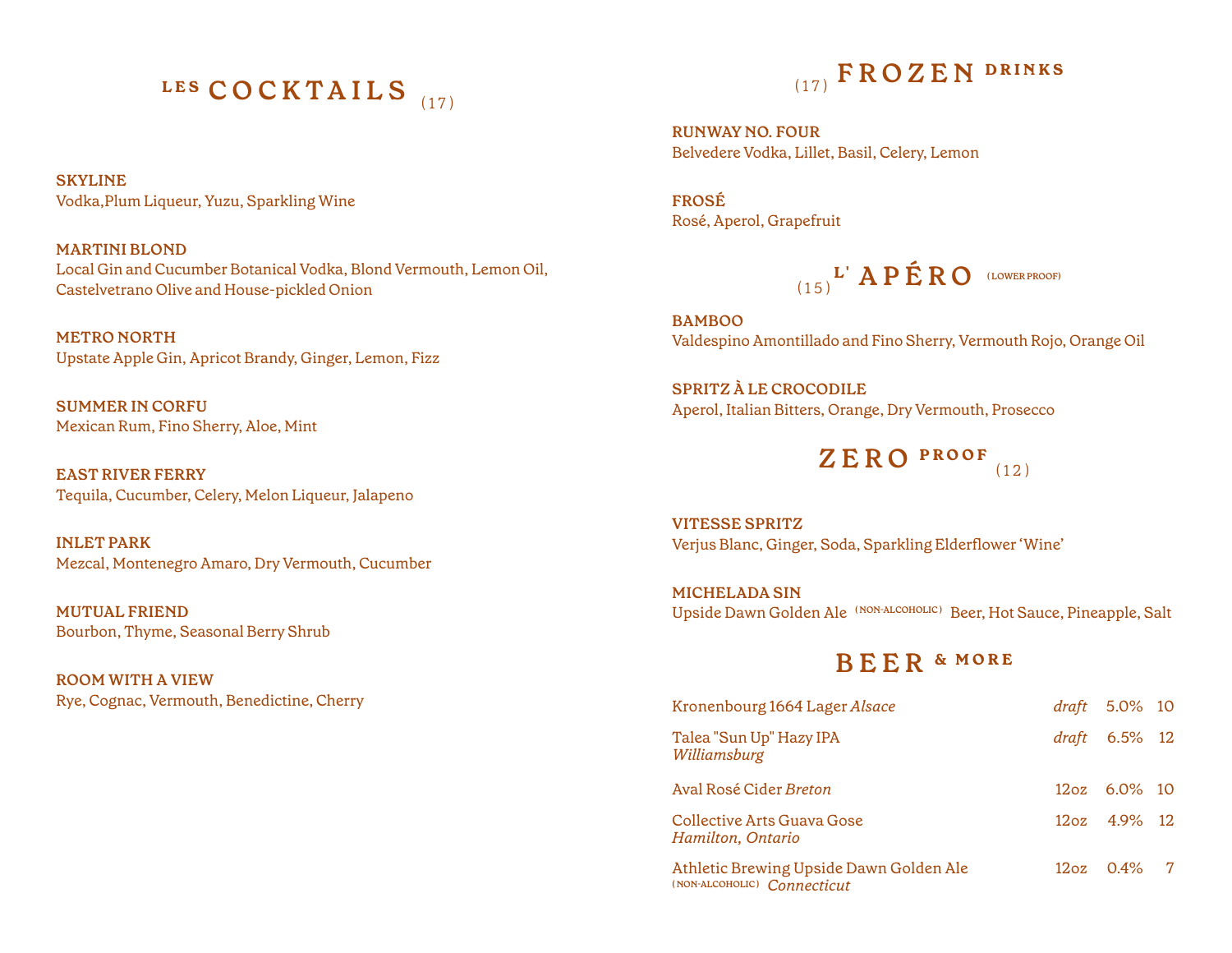## **BY THE GLASS**

### **SPARKLING**

- 2020 **Albana Frizzante** Tre Monti "Anablà" 15 · 60 Emilia-Romagna, Italy *Super summery Pét Nat-like Frizzante from Northern Italy. Aromas of fresh Bartlett pear, lemon and white flowers. Juicy, fun and simply delicious.*
- 2018 **Cava Brut Rosé** Raventos "Conca del Riu Anoia de Nit" 18 · 76 Catalonia, Spain

*This Cava rivals a good champagne any day of the week. Exceptional minerality , soft brioche notes and a gorgeous rose-gold hue.* 

NV **Champagne 1er Cru** Hervé Rafflin "La Nature'l" 23 · 98 Extra Brut, Montagne de Reims *Crisp, complex, and refreshing grower Champagne, a blend of Pinot Noir,* 

*Chardonnay, and Meunier, with lemon peel, baked bread, and ginger. Celebratory and sensational.* 

## **WHITE**

| 2020 | Chardonnay Domaine Corsin "Mâcon Villages"<br><b>Burgundy, France</b>                                                                                                          | $17 \cdot 72$ |
|------|--------------------------------------------------------------------------------------------------------------------------------------------------------------------------------|---------------|
|      | Notes of apple, ginger, kiwi and honeycomb. This chardonnay has a full mouth-feel<br>with a refreshing tropical finish.                                                        |               |
| 2020 | Fiano di Avellino Ciro Picariello                                                                                                                                              | $17 \cdot 68$ |
|      | Campania, Italy                                                                                                                                                                |               |
|      | Medium bodied southern Italian white just a short drive from Mt. Vesuvius. Notes of<br>citrus, dried herbs, and a fresh minerality provided by the volcanic soils it grows on. |               |
| 2021 | Albariño Do Ferreiro                                                                                                                                                           | $19 \cdot 82$ |
|      | Rias Baixas, Galicia, Spain                                                                                                                                                    |               |
|      | 100% Albariño from rainy northern Spain. This wine is a classic expression of the                                                                                              |               |
|      | region with notes of lemon grass, grapefruit and seaside mist.                                                                                                                 |               |
|      |                                                                                                                                                                                |               |
|      |                                                                                                                                                                                |               |

### **O R A N G E**

- 2020 **Trebbiano** Ampeleia, Bianco di Ampeleia 18 · 72 Tuscany, Italy *A field blend of 90% Trebbiano with a bit of Inzolia and Malvasia. Earthy with bright citrus/apricot notes and just enough tannin.*
- 2020 **Grüner Veltliner** Jurtschitsch "Belle Naturelle," 16 · 64 Kamptal, Austria

*The 'Belle Naturelle' has the perfect balance of white pepper spice, bright citrus notes and herbaceous undertones. Two weeks of skin-contact but still the lighter side of orange wine.*

## **R O S É**

- 2020 **Provence Rosé ( DRAFT )** Clos Cibonne "Tentations" 15· *A refreshing and light-bodied drought of summer from one of our favorite Provençal winemakers.*
- 2021 **Txacolina Rosé** Ameztoi"Rubentis," Getaria, Spain 16· 72 *A classic wine from the Basque country. Grown on steep seaside vineyards and fermented in enclosed steel tanks that give this wine a touch of salinity and a slight effervescence.*
- 2021 **Fox Hill Vineyard Rosé** Ruth Lewandowski 18· 72 Redwood Valley, California *A fun darker style Rosé made with mostly Touriga Nacional and blended with Souzau, Tinta Roriz and Trousseau. Savory and herbaceous with some tropical fruit*

*notes.*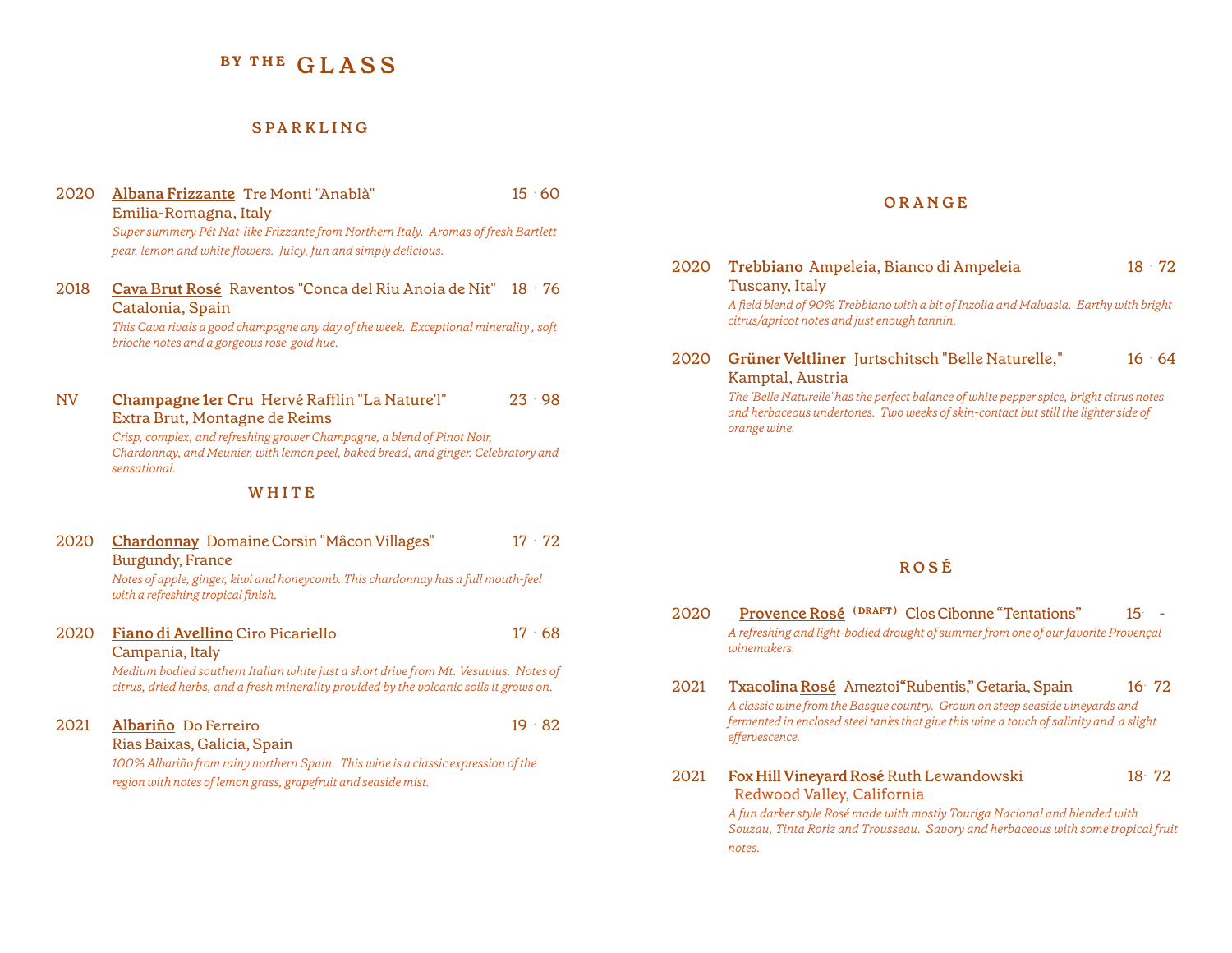## BY THE GLASS CONTINUED BY THE BOTTLE

## **RED**

| 2019 | Barbera d'Alba Giovanni Almondo "Valbianchera,"<br>Piedmont, Italy                                                                                                      | $18 \cdot 76$ |
|------|-------------------------------------------------------------------------------------------------------------------------------------------------------------------------|---------------|
|      | Grown at a high elevation, this Barbera shows serious finesse with notes of delicate<br>black cherry and plums backed by refreshing acidity and an elegant long finish. |               |
| 2021 | Emme Wines "Pink Lemonade" (served chilled)<br>Mendocino, California                                                                                                    | $18 \cdot 72$ |
|      | A blend of Abouriou, Carignan, Colombard, Valdiguié and a touch of Zinfandel.<br>Light, punchy and fun drinks as its name suggests like "Pink Lemonade"                 |               |
| 2020 | Côtes du Rhone J.L. Chave "Mon Coeur"<br>Rhône, France                                                                                                                  | $17 \cdot 70$ |
|      | A full bodied 50/50 blend of Syrah and Grenache from the legendary Jean-Louis<br>Chave's negociant project. Notes of dried fig and dates with a smooth spicy finish.    |               |
|      | <b>AFTER DINNER</b>                                                                                                                                                     |               |
| NV   | Tawny Port Quinta do Infantado '10yr'<br>Douro, Portugal                                                                                                                | 16.120        |
|      | Tawny port at its finest - silky with notes of roasted hazelnuts, caramel & dried fruit.                                                                                |               |
|      | WITHOUT ALCOHOL                                                                                                                                                         |               |
| 0.0% | <b>Sparkling Riesling Leitz "Eins-Zwei-Zero," Rheingau</b><br>Zippy and off-dry                                                                                         | $12 \cdot 46$ |
| 0.0% | Verjus blanc Wolffer Estate, Sagaponack, LI<br>Bright, easy, and Hamptons-y.                                                                                            | $11 \cdot 34$ |
|      |                                                                                                                                                                         |               |
|      |                                                                                                                                                                         |               |

## **SPARKLING**

| NV<br>G <sub>1</sub> | Sparkling Junmai Sake Fukucho "Seaside,"<br>Akitsu, Hiroshima (500ML)                                                                                                                                                                                                                                                    | 69    |
|----------------------|--------------------------------------------------------------------------------------------------------------------------------------------------------------------------------------------------------------------------------------------------------------------------------------------------------------------------|-------|
|                      | Beautiful Champagne-method sake brewed from heritage rice, made by a woman<br>toji (master brewer); this tastes like honeydew, lemon peel, and white flowers, with a<br>mineral quality like snowmelt. Rare and special.                                                                                                 |       |
| NV<br>G <sub>2</sub> | Pétillant Naturel Joao Pato 'Maria Duck' Bairrada, Portugal 58<br>Feeling constrained by the standards of Bairrada winemaking, Maria Pato, created<br>this project because of her love of the region varietals. This is technically a skin contact<br>'pet nat' - hazy, orange in color with grapefruit and mango notes. |       |
| NV                   | Crémant de Limoux Brut Calmel & Joseph                                                                                                                                                                                                                                                                                   | $-78$ |
| G <sub>3</sub>       | Languedoc-Roussillon, France<br>A blend of Chenin blanc, Chardonnay and Pinot Noir this full bodied sparkling from<br>the south of France offers notes of orange zest and a touch of vanilla.                                                                                                                            |       |
| NV                   | Montlouis-sur-Loire Domaine Taille aux Loups                                                                                                                                                                                                                                                                             | 88    |
| K2                   | 'Triple Zero' Brut Nature, Loire Valley, France                                                                                                                                                                                                                                                                          |       |
|                      | 100% Chenin blanc with zero dosage, drinks as elegantly as a champagne with<br>intensified notes of orchard fruit and a clean zippy finish.                                                                                                                                                                              |       |
| NV                   | Champagne 1er Cru Blanc des Noirs Vadin-Plateau                                                                                                                                                                                                                                                                          | 122   |
| L1                   | 'Renaissance' Extra Brut, Vallée de la Marne, France                                                                                                                                                                                                                                                                     |       |
|                      | Yann Vadin is undeniably producing some of the finest examples of Pinot<br>Meunier in the Marne. The Renaissance is textured, pure & full of green apple &<br>red fruit notes.                                                                                                                                           |       |
| <b>NV</b>            | Champagne Grand Cru, Blanc de Blancs Waris-Larmandier 180<br>"Les Particules Crayeuses"-Extra Brut                                                                                                                                                                                                                       |       |
| J1                   | 100% biodynamically grown Chardonnay from Grand Cru vineyards in the Côtes des                                                                                                                                                                                                                                           |       |
|                      | Blancs. Full-bodied, with fresh acidity and a creamy finish.                                                                                                                                                                                                                                                             |       |
| NV                   | Champagne F&R Minière<br>"Cuvée Influence" Brut Rosé                                                                                                                                                                                                                                                                     | 185   |
| L2                   | Simply spectacular, this Rosé Champagne is full of cherry, potpourri and floral notes.                                                                                                                                                                                                                                   |       |
|                      | While it is fruity the bright acidity helps it maintain its freshness.                                                                                                                                                                                                                                                   |       |
| NV                   | Champagne Blanc de Blancs Grand Cru Stéphane Regnault 198<br>"Cuvée Chromatique" Extra Brut                                                                                                                                                                                                                              |       |
| L3                   | Each of Regnault's champagnes are named after a jazz mode this one after the<br>Chromatic scale. The result is a seriously mineral driven champagne. Savory                                                                                                                                                              |       |

*herbaceous notes with a rounded yet bright citrus finish.*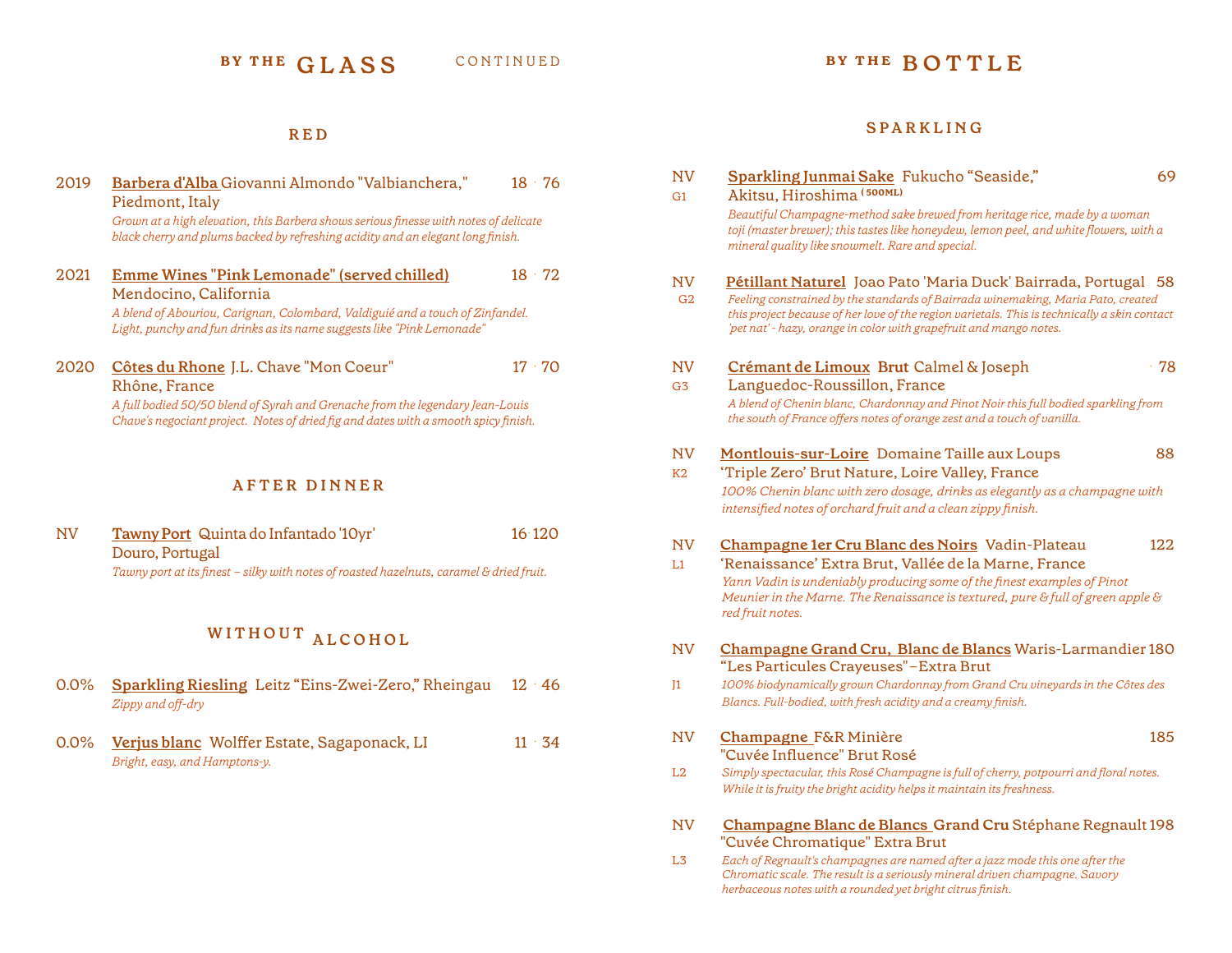## **W H I T E**

| 2019<br>H <sub>3</sub> | <b>Sancerre</b> Domaine Daulny<br>Loire Valley, France<br>Classic, bright and refreshing. Notes of citrus and exceptional minerailty from the<br>lovely limestone soils of Sancerre.                                                                                                                                      | 76  |
|------------------------|---------------------------------------------------------------------------------------------------------------------------------------------------------------------------------------------------------------------------------------------------------------------------------------------------------------------------|-----|
| 2021<br>K <sub>3</sub> | Txacolina, Ameztoi "Getariako"<br>Getaria, Spain<br>Just like their rosé counterpart this white Txacolina is just as refreshing and crisp with<br>more white peach notes and the iconic hint of effervescence.                                                                                                            | 72  |
| 2018<br>$I2-B$         | Pinot Blanc Harper Voit "Surlie"<br>Wilamette Valley, Oregon<br>It is rare to find Pinot Blanc in Oregon but it seems to have found a nice home. This<br>wine is fresh and round all at the same time with uplifting notes of honeydew, apple<br>and citrus blossom.                                                      | 72  |
| A <sub>1</sub>         | 2020 Pinot Grigio (Ramato), Vie di Romans "Dessimis"<br>Friuli, Italy<br>Not exactly your mom's Pinot Grigio. This wine is a Vino Ramato (copper wine in<br>Italian) that is slightly pink in colour. The result is a refreshing take on Pinot Grigio<br>that is bursting with floral aromas ripe stone fruit and citrus. | 95  |
| 2018<br>H <sub>2</sub> | Riesling (Dry) Domaine Mann 'Grés'<br>Altengarten, Alsace, France<br>Named for the sandstone soils on which it grows (Grés in french) This Riesling is bone<br>dry and powerful. Fresh notes of citrus and salty minerality.                                                                                              | 95  |
| 2019<br>I1             | Xarel·lo (SHA-REL-LO) Enric Soler "Espenyalluchs,"<br>Alt Penedès, Spain<br>Enric Soler is easily one of the best Spanish wine makers. Pioneering the use of<br>Xarello for more than just Cava this wine drinks like a fine mineral driven white<br>Burgundy with that added Mediterranean sunshine.                     | 124 |
| 2019<br>I <sub>3</sub> | Xarel·lo, Enric Soler "Nun"<br>Alt Penedès, Spain<br>Another fantastic wine from Enric Soler made from 100% Xarello and also drinking<br>like a fine white Burgundy. This one is reminiscent of a 1er Cru Meursault with some<br>extra Sunshine thrown in.                                                                | 160 |

| 2016<br>12 | Pouilly Fumé Alexandre Bain "L. D'ange"<br>Loire Valley, France                                                                                                                                                            | 102 |
|------------|----------------------------------------------------------------------------------------------------------------------------------------------------------------------------------------------------------------------------|-----|
|            | 100% late harvest Sauvignon Blanc. This wine offers all the flavors of a classic full<br>bodied Pouilly Fumé with a nice spicy finish.                                                                                     |     |
| 2015<br>H1 | Riesling (Off-Dry) Rita & Rudolf Trossen<br>"Lay Purus," Mosel                                                                                                                                                             | 116 |
|            | They're old school natural winemakers with 40+ years of experience, and it shows:<br>opulent but precise, with dry slate, bright pears and apples, and smoked honey.                                                       |     |
| 2018<br>12 | Chablis 1er Cru "Côte de Savant" Domaine 47ºN 3ºE<br>(Guillaume Michaut)                                                                                                                                                   | 120 |
|            | Simply, this is stunning organic white Burgundy, oak-aged, with a savory mineral<br>character that's telltale Chablis, but an oxidative, aromatic richness that speaks of<br>long years ahead of it                        |     |
| 2019<br>K1 | Russian River Valley Chardonnay Gary Farrell Vineyards<br>Sonoma, California                                                                                                                                               | 128 |
|            | Beautifully layered and complex Cali-Chard from a single vineyard named<br>"Olivet Lane". Notes of grapefruit, lemongrass, meyer lemon and honeysuckle with a<br>rich and creamy mouth feel balanced out by fresh acidity. |     |
|            |                                                                                                                                                                                                                            |     |
|            | ORANGE & SKIN CONTACT                                                                                                                                                                                                      |     |
| 2016       | Malagouzia <sup>(MAH-LAH-WOO-ZIAH)</sup>                                                                                                                                                                                   |     |
|            | Tatsis, Macedonia, Greece                                                                                                                                                                                                  | 88  |
| B1         | Fuzzy peach, elderflower, and a bite of ginger: a skin-contact wine anyone could love.                                                                                                                                     |     |
|            | 2020 Chardonnay Case Vecchie "Paco Orange," Lombardy, Italy                                                                                                                                                                | 84  |

B3 *This northern Italian chardonnay is made with half carbonic macerated grapes and half in direct press. The result is a fresh and funky wine with notes of candied tropical fruits and some woodsy vanilla undertones.* 

## 2018 Maria & Sepp Muster "Erde," Steirerland, Austria 152

B2 *A blend of Sauvignon Blanc and Morillon that spends 12 months macerating on the skins before aging for another 20 in large wooden tanks. Fresh herbaceous and as cool as the bottle it comes in.*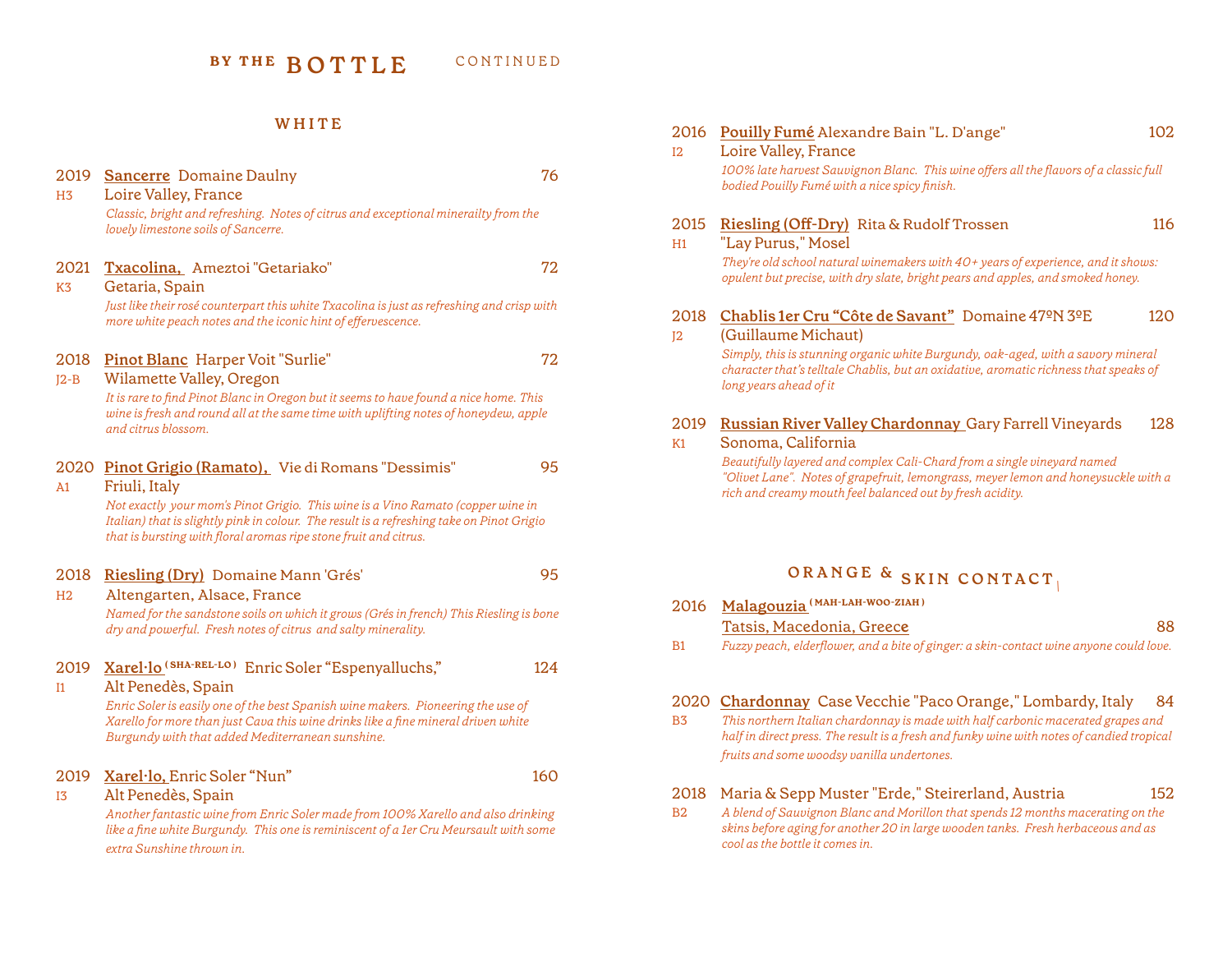**BY THE BOTTLE** CONTINUED **BY THE BOTTLE** CONTINUED

#### **RED**

| 2019<br>D <sub>3</sub> | Grignolino Luli "Natalin"<br>Piedmont, Italy                                                                                                                                                                                                                                                                       | .60        |
|------------------------|--------------------------------------------------------------------------------------------------------------------------------------------------------------------------------------------------------------------------------------------------------------------------------------------------------------------|------------|
|                        | Fabrizio Luli is revitalizing the lesser known (and nearly extinct) varieties of Piedmont.<br>The Grignolino is light in weight with a perfect balance of red berry, dried herbaceous<br>notes and a tannic grip.                                                                                                  |            |
| 2019<br>E2             | Chianti Classico Isole e Olena, Tuscany, Italy<br>From our favorite Chianti producer this Chianti is made from 100% Sangiovese and<br>is bursting with black cherry notes and finely integrated tannins.                                                                                                           | 82         |
| 2019<br>E1             | Nerello Mascalese blend Etna Rosso SRC<br>Mount Etna, Sicily<br>Grown on 100% volcanic soils this wine offers notes of crush blackberry a hint of<br>smoke and punchy/earthy finish.                                                                                                                               | 98         |
| 2018<br>E <sub>3</sub> | Côt (Malbec) Fabien Jouves "Amphore"<br>Cahors, France<br>Aged in large clay tanks called Amphorae, lend to this wines silky smooth texture, dark<br>fruit notes and earthy finish.                                                                                                                                | $\cdot$ 92 |
| 2019<br>D2             | <b>Pinot Noir Julien Altaber</b><br>Burgundy, France<br>A silky smooth Pinot Noir. Unfiltered for some added complexity and a bit of funk!                                                                                                                                                                         | 100        |
| 2016<br>$E2-B$         | Gut Oggau "Rot"<br>Weinland, Austria<br>A blend of Blaufrankish and Rothaus this wine offers everything you want from an<br>Austrian red. Fruit foward with curnchy tannins and a wild funky finish.                                                                                                               | 138        |
| 2018<br>F2             | Russian River Valley Pinot Noir Gary Farrell Vineyards<br>Sonoma, California<br>A fantastically full-bodied Pinot from Gary Farrell's Hallberg Vineyard. The nose<br>offers notes of fresh black cherries and strawberries and then some toasty and spicy<br>notes like nutmeg, cloves and cinnamon on the palate. | 140        |

- 2020 Vermentino blend, Il Torchio "Stralunato" Liguria, Italy 104
- C2 *Stralunato means moonstruck in Italian which is exactly how this wine will make you feel. An elegant blend of Vermentino with a bit of Moscato (don't worry its dry) to give a boost of floral aromas.*
- 2020 Aligoté, Julien Altaber Burgundy, France 102
- H2B *12 days of skin contact Aligoté. Notes of Apricot, lemon with the right amount of weight and grip.*

## **ROSÉ & ROSÉ-ISH**

- 2017 **Vin d'Alsace** Binner "Si Rose..." 92
- A3 *Adventurous. This is skin contact Pinot Gris and Gewürztraminer, which means a lot of people would call this an orange wine, and yet… just look at that beautiful blush color. Very floral with notes of citrus and lychee.*

### 2020 **Pinot Noir** Swick, Willamette Valley, Oregon 5 8

A2 *Winemaker Joe Swick - a character in his own right – is committed to "making wines as naked and raw as possible". Bursting with black cherry & raspberry notes, the Swick rosé is the perfect complement to most every setting.* 

2020 **Nero d'Avola** Sergio Drago "Rosa," Sicily 78

C3 *Slightly darker Rosé with smokey strawberry notes on the nose and a refreshing tart cherry finish on the palate.* 

## 2020 **Pinot Noir & Chardonnay** Scotty-Boy! "El Sandweeech!!!," 72

D1 Santa Barbara, California

*Equal parts co-fermented carbonic maceration of the Burgundy stalwarts (hence the name), but there's nothing classic (or classy) about this: it's pure picnic juice.* 

### 2020 **Grenache, Cinsault & Mourvède**, Bastide de la Ciselette 84

J3 Bandol, France

*A provence Rosé grown on clay-limestone soils. Everything you want to drink at the beach. Light, crisp, with a refreshing with a dry finish and a touch of grapefruit zest.*